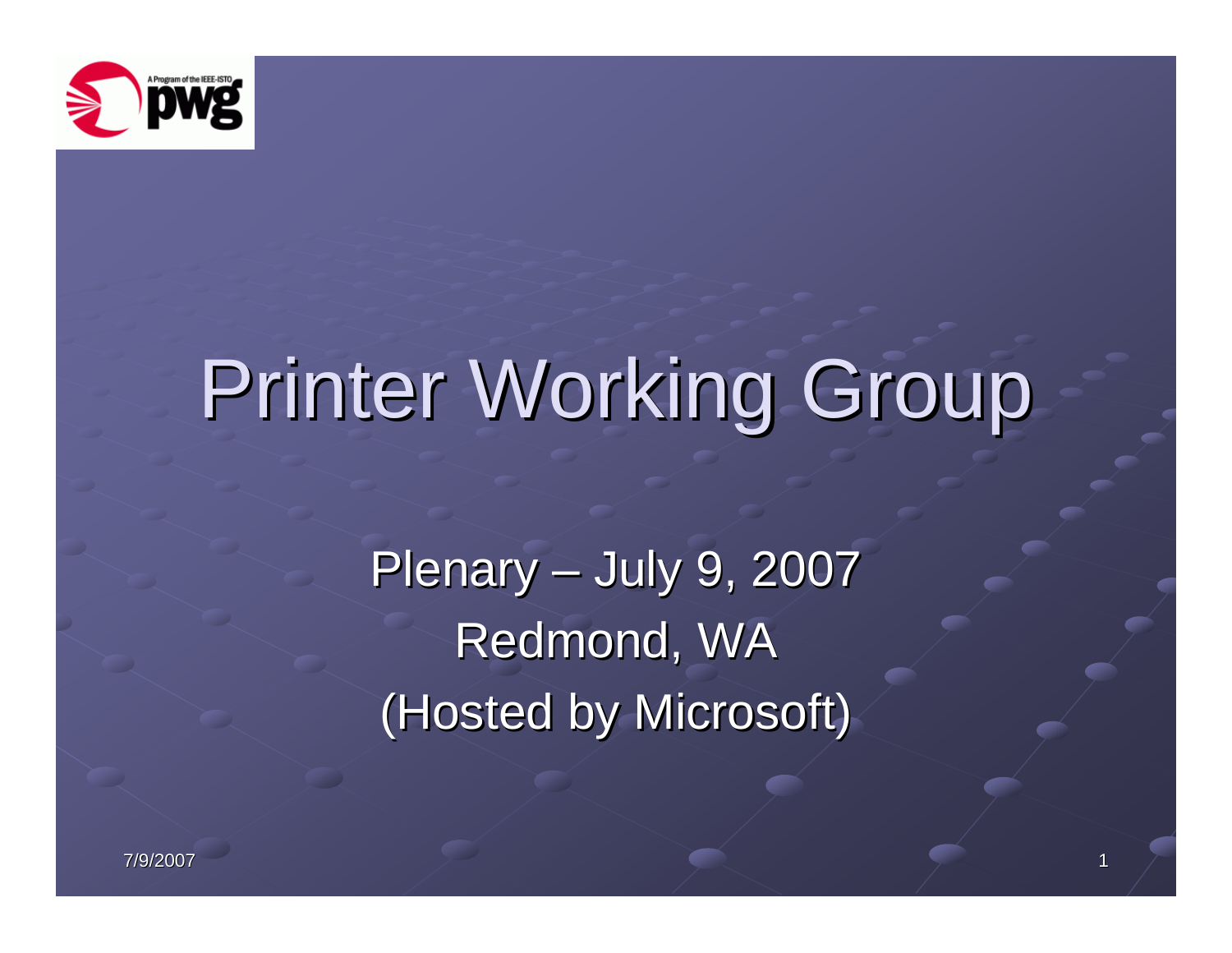## **Opening Plenary**

- Welcome and appreciation to our host Microsoft  $\bullet$
- Introductions  $\Omega$
- **Accept Piscataway Minutes** 
	- ┙ *ftp://ftp.pwg.org/pub/pwg/general [ftp://ftp.pwg.org/pub/pwg/general/minutes/pwg\\_plenary\\_minutes\\_20](ftp://ftp.pwg.org/pub/pwg/general/minutes/pwg_plenary_minutes_20070426.pdf) /minutes/pwg\_plenary\_minutes\_20070426.pdf 070426.pdf*
- **Review Patent Policy, Remind members and record responses Review Patent Policy, Remind members and record responses**
- **Membership Status**
- **Active Projects**  $\bullet$
- Remaining 2007 meeting schedule
- **Open Steering Discussion**  $\bullet$ 
	- $\blacksquare$ PWG Website and Wiki management
	- ÷. Leadership opportunity – September Officer elections
	- ۷ Open topics
- **Redmond Agenda**
- PWG Working Group Status, Action Items and BOF topics Θ.
	- u. (Closing Plenary – Tuesday)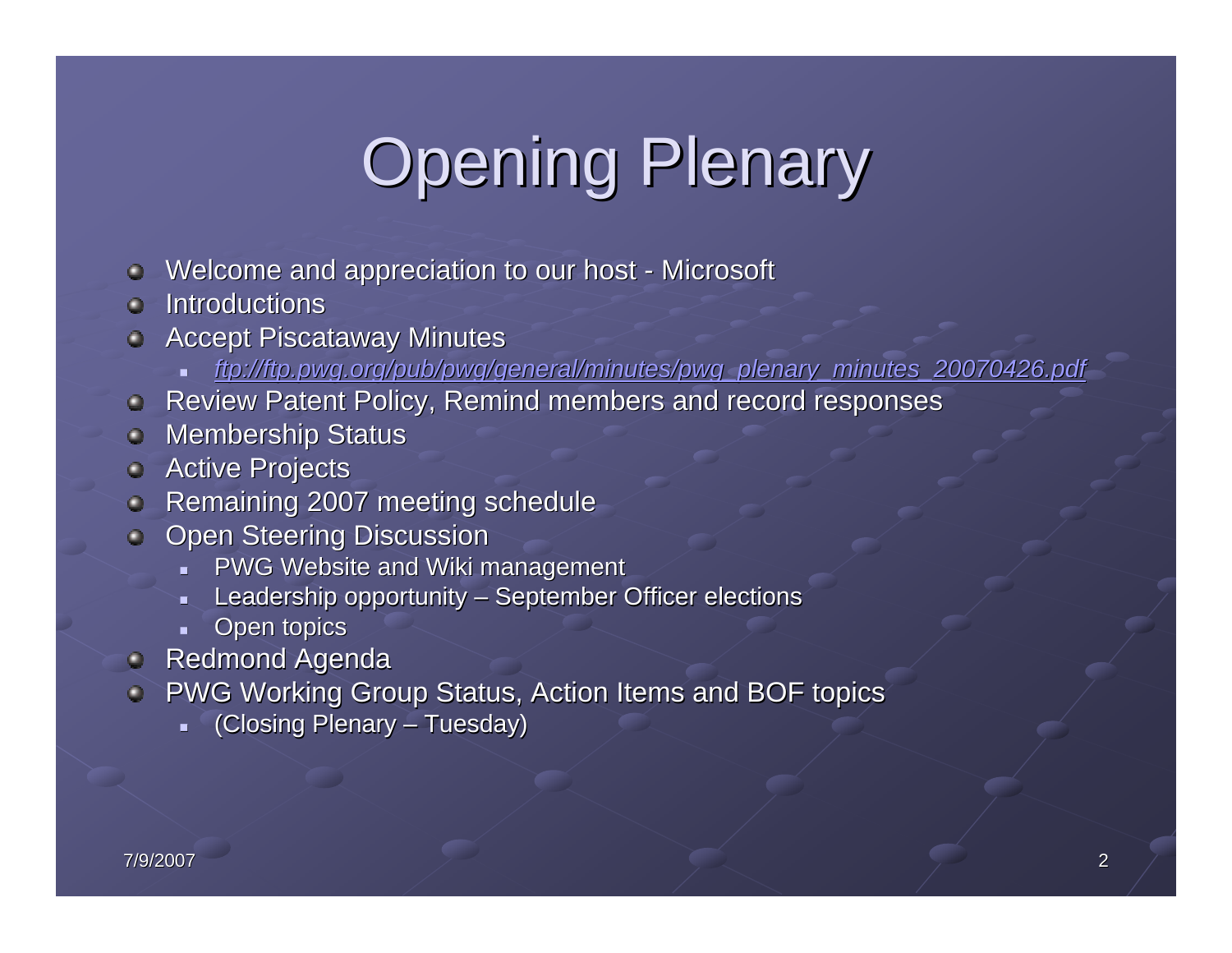## **Patent Policy Reminder**

- *IEEE patent policy is described in the Bylaws under which PWG operates as a Program of the ISTO.*  $\bullet$
- Early disclosure of patents which may be essential for the use of standards under development is encouraged  $\bullet$
- The disclosure process does not guarantee that every patent essential for the use of standards<br>will be identified. Neither the IEEE, the PWG, PWG Chairman, PWG WG, nor the PWG WG  $\bullet$ Chairman ensure the accuracy or completeness of any disclosure or whether any disclosure is of<br>a patent that, in fact, may be essential for the use of standards under development.
- *The PWG Secretary will record in the minutes of the relevant PWG meeting: meeting:*  $\bullet$ 
	- *That the foregoing advice was provided and the IEEE Patent Policy slides were shown*
	- $\blacksquare$ That an opportunity was provided for PWG members to identify or disclose patents that the PWG member<br>believes may be essential for the use of that standard;
	- ш Any responses that were given, specifically the patents and patent applications that were identified (if any)<br>and by whom.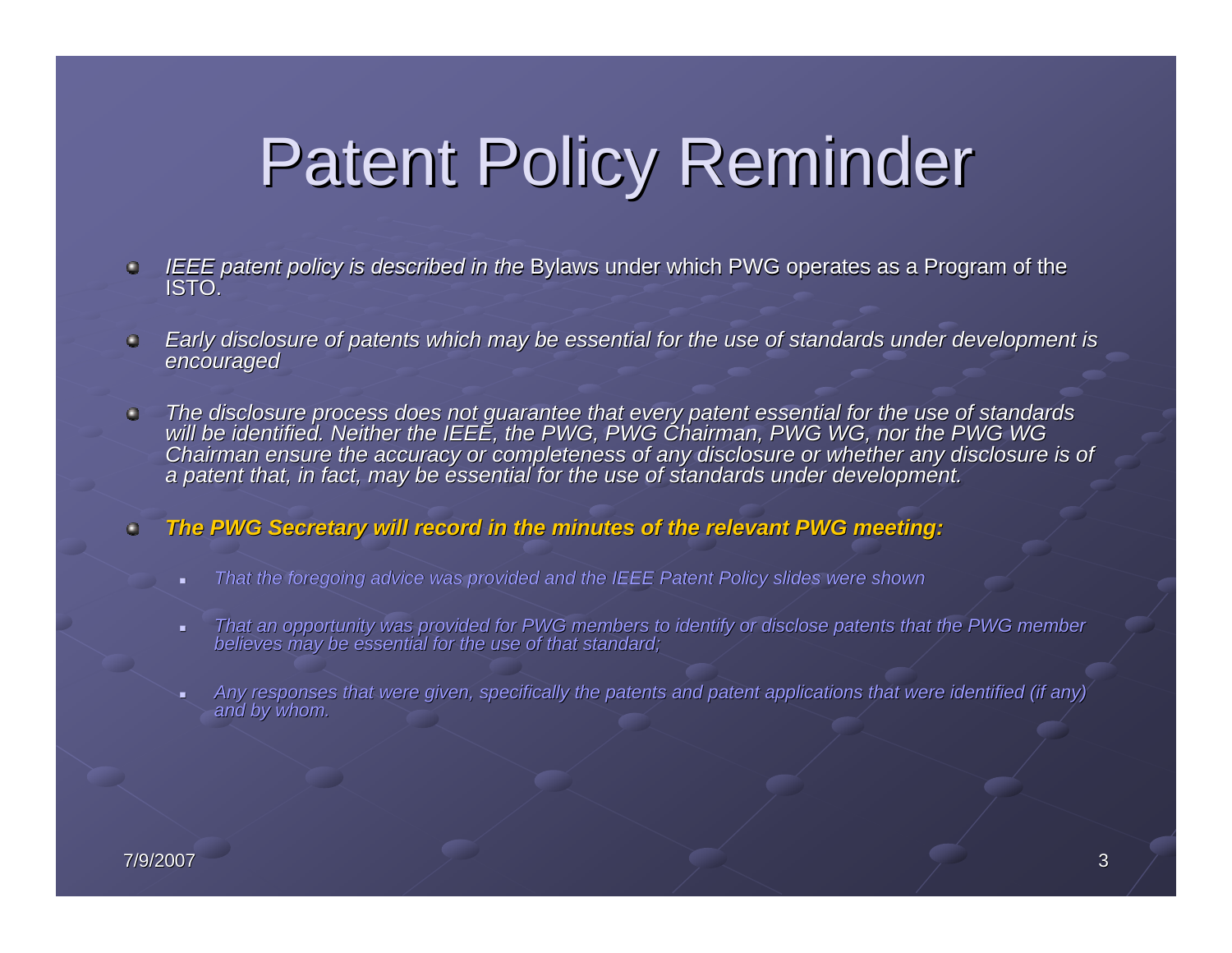#### IEEE Bylaws - Patent Policy (excerpt) (excerpt)

- **IEEE standards may include the known use of essential patents and patent<br>applications provided the IEEE receives assurance from the patent holder or<br>applicant with respect to patents whose infringement is (or in the case** portions of the standard [essential patents]. This assurance shall be provided<br>without coercion. The patent holder or applicant should provide this assurance<br>as soon as reasonably feasible in the standards development proc
	- ш a) A general disclaimer to the effect that the patentee will not enforce any of its<br>present or future patent(s) whose use would be required to implement either<br>mandatory or optional portions of the proposed IEEE standard a
	- ш b) A statement that a license for such implementation will be made available without<br>compensation or under reasonable rates, with reasonable terms and conditions that<br>are demonstrably free of any unfair discrimination.
- This assurance is <mark>irrevocable once submitted</mark> and shall apply, at a minimum,<br>from the date of the standard's approval to the date of the standard's<br>withdrawal. *withdrawal.*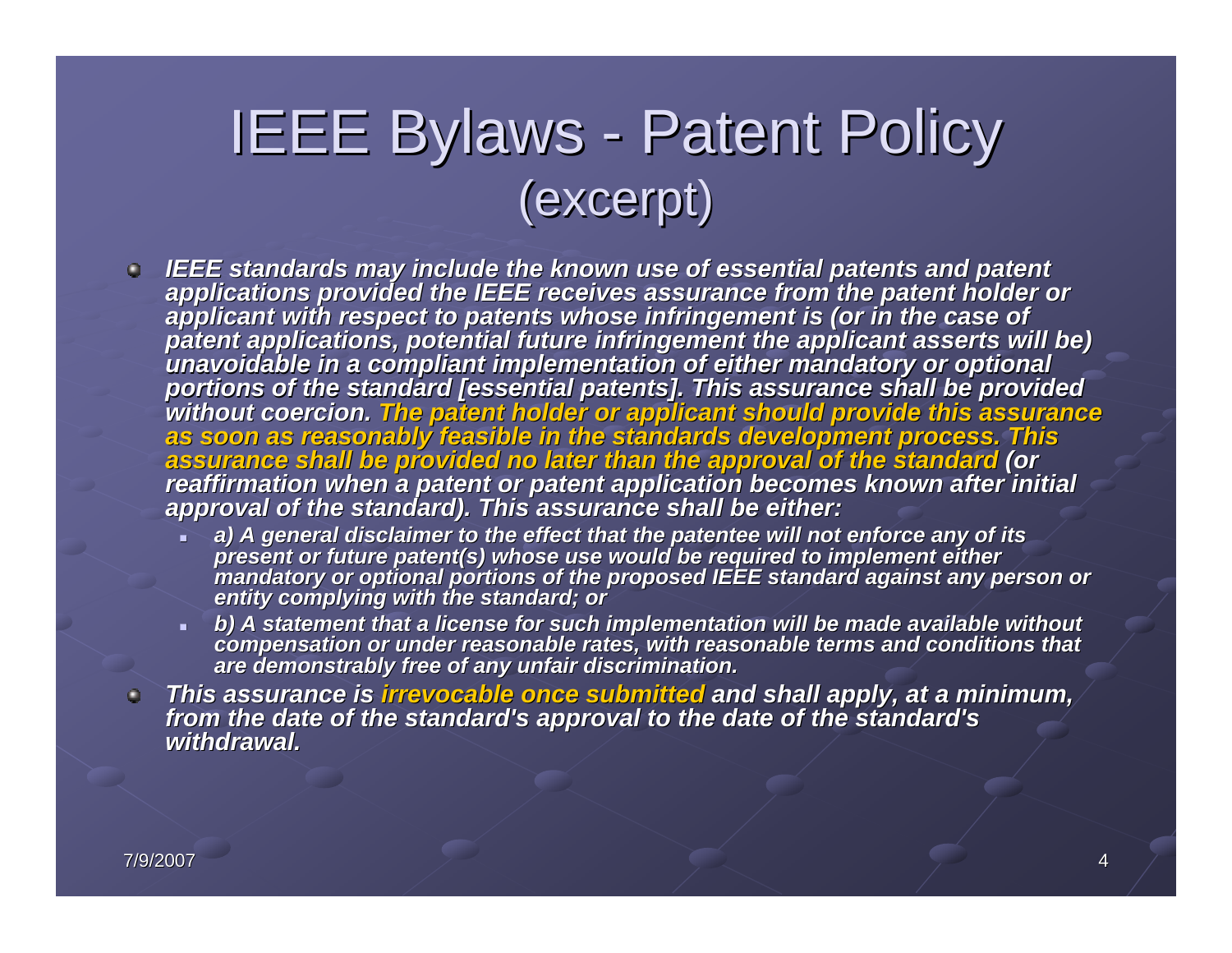### **PWG Disclaimer**

The PWG is not in a position to give<br>authoritative or comprehensive information<br>about evidence, validity or scope of patents<br>or similar rights, but it is desirable that any<br>available information should be disclosed. **Therefore, all PWG members shall, from the absoluted members on the Therefore, all PWG**'s attention to any relevant patents either their own or of other<br>organizations including their Affiliates that<br>are known to the PWG members or any of<br>their Affiliates, although PWG is unable to<br>verify the validity of any such information.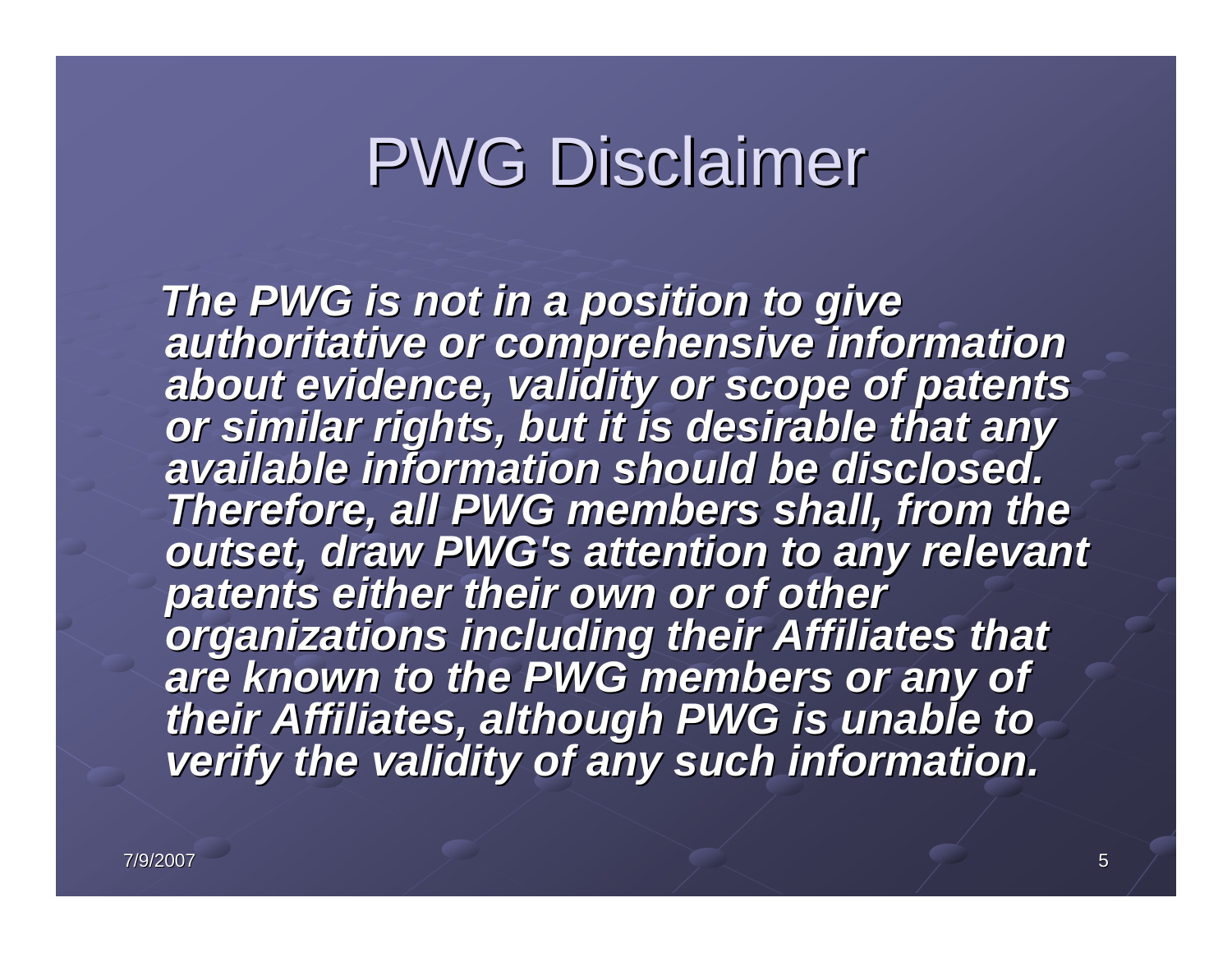#### **Inappropriate Topics** for PWG Meetings

#### *Don't discuss t discuss*

- *Validity or essentiality of patents or claims Validity or essentiality of patents or claims*
- *Cost of specific patent use Cost of specific patent use*
- *Licensing terms or conditions Licensing terms or conditions*
- *Product pricing, territorial restrictions, or market share Product pricing, territorial restrictions, or market share*
- **Diang-bidge Digation or threatened litigation or threatened litigation**
- *Don't be silent if inappropriate topics are discussed discussed*

*…do formally object! do formally object!*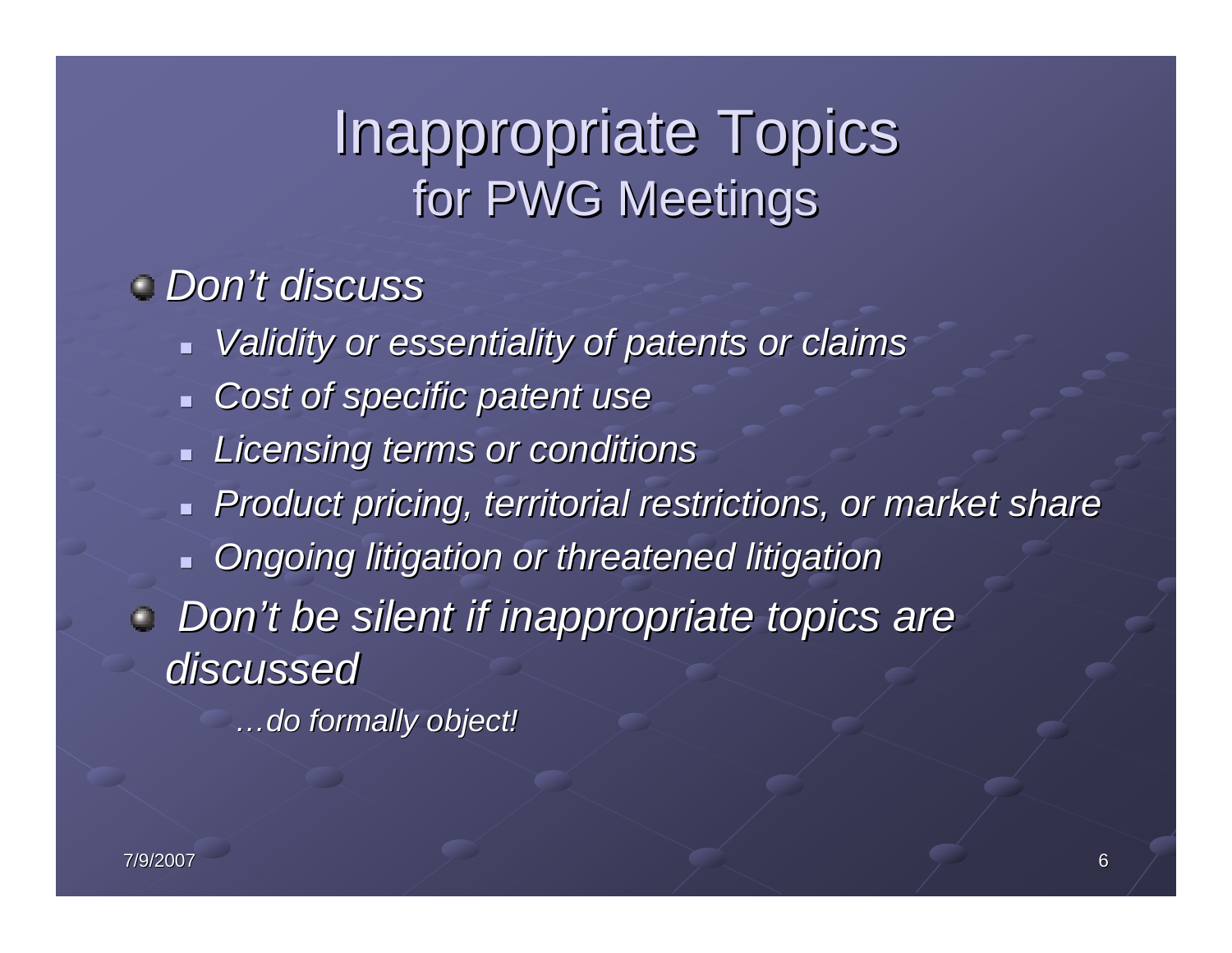

#### Membership



- *366 Software 366 Software*
- *Apple Computer, Inc. Apple Computer, Inc.*
- *Brother Brother (dues pending) (dues pending)*
- *Canon, Inc. Canon, Inc.*
- *Coretronic Coretronic*
- *Dell*
- *Easy Software Products Easy Software Products*
- *Epson*
- *Fuji Xerox Fuji Xerox*  $\bullet$
- *Hewlett Hewlett-Packard Packard*
- *IBM Corporation IBM Corporation*
- *Intermate Intermate A/S*
- *Konica Minolta Konica Minolta*
- *Kyocera Corporation*
- *Lexmark International*
- *Microsoft*
- *MPI Tech*
- *NEC Display Solutions*
- *Northlake Software, Inc*
- *Oki Data*
- *Peerless Systems*
- *Ricoh* $\hat{\mathbf{m}}$
- *Samsung Electronics*
- *Sharp Labs of America*
- *Sigma-Tel*   $\bullet$
- *Xerox Corporation*
- *Zoran Imaging Division*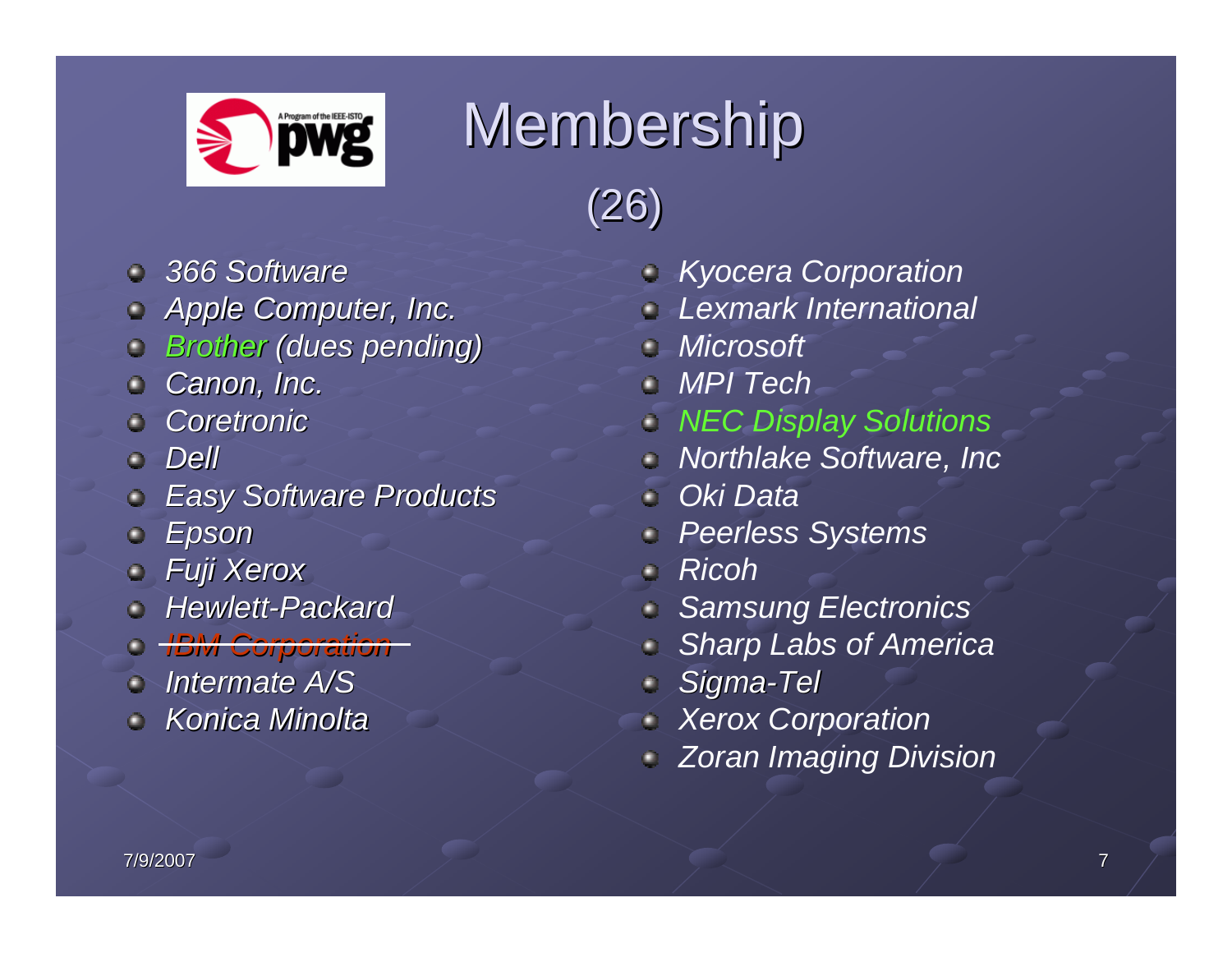#### PWG Working Groups and Projects

PMP **MFP SNMP Alerts**  $\bullet$  Seeking prototypes IPP**Printer State extensions (PSX)** WIMSMFD PDMSM $\overline{\phantom{0}}$ 

 $\blacksquare$  Update and versioning pending completion of MFD model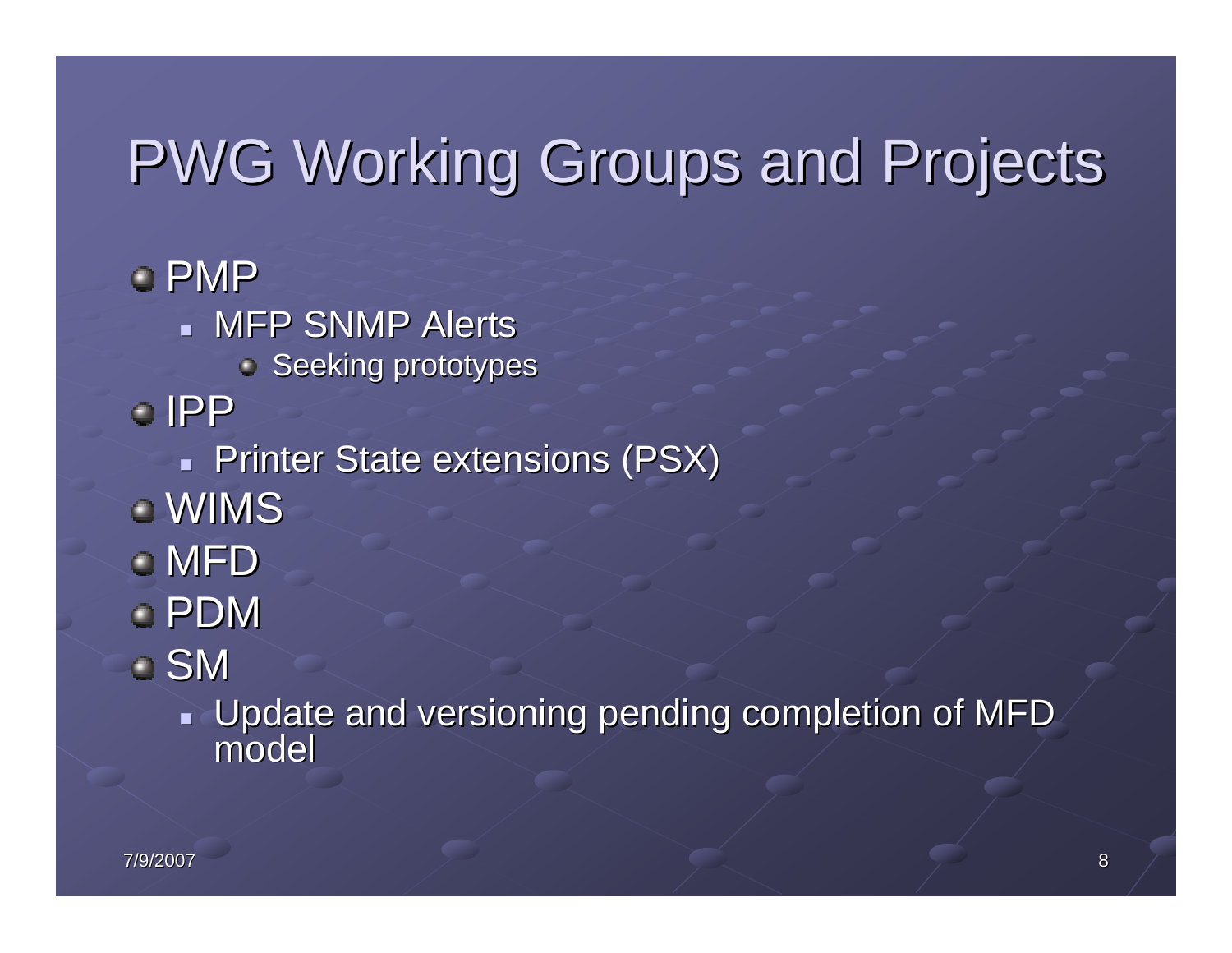#### PWG Working Groups and Projects

#### WIMS

<sub>7</sub> Presentation to be reviewed today in WIMS w/g <sub>9</sub> **Updating Charter to reflect Imaging device** and service management and CIM refresh **Imaging State & Counter MIB** Version 2 MIB posted Version 2 MIB posted **Samsung prototyping**  $\textcolor{red}{\bullet}$  DMTF Partnership – CIM realignment **8 approved CRs; 4 ballot CRs Alert classes pending** Craig to present at DMTF Partner symposium Craig to present at DMTF Partner symposium <u>a i</u>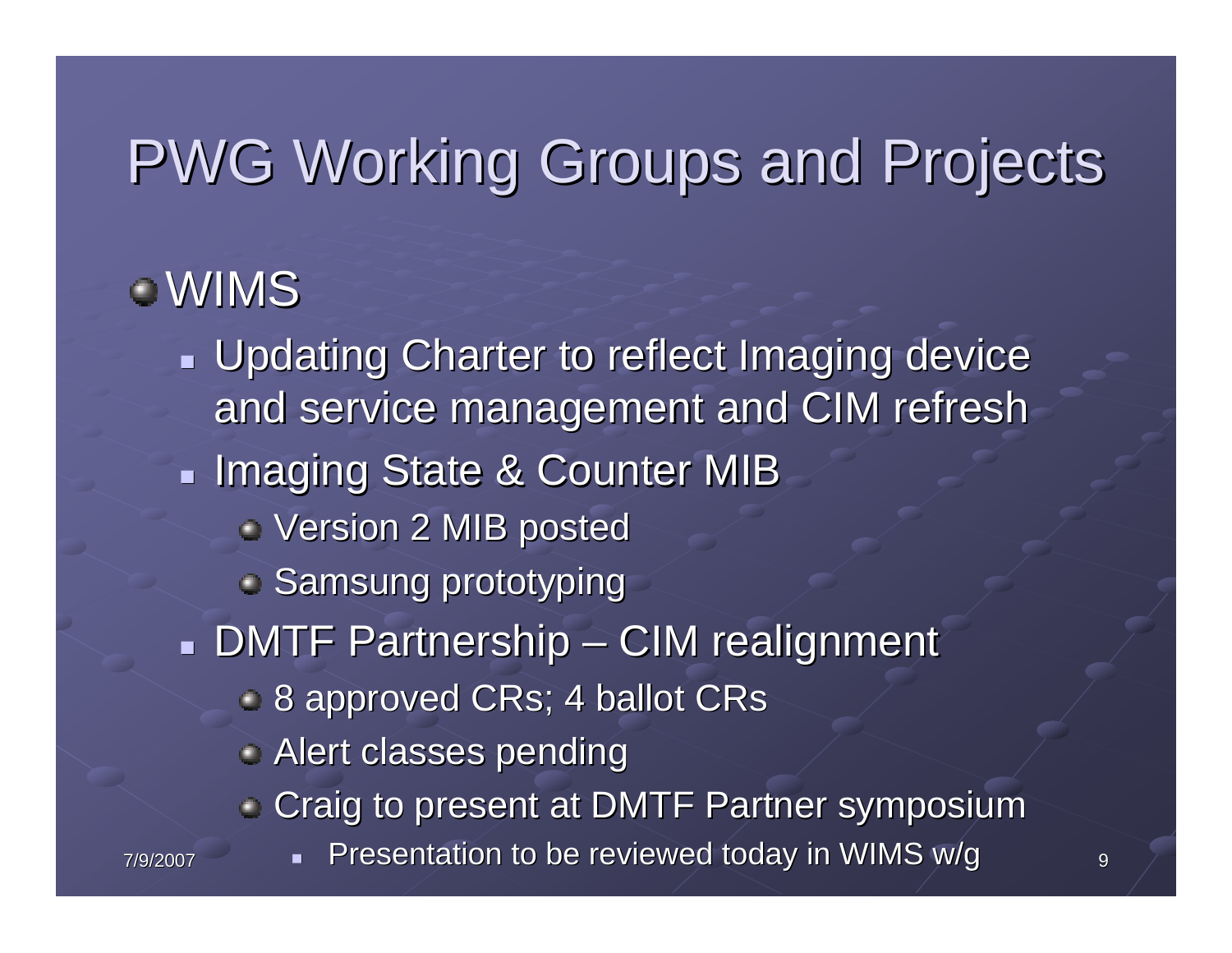## MFD

- $\bullet$  MFD w/g Chartered by PWG Steering **Committee** 
	- $\blacksquare$  Acknowledges merging of MFD & Printer industry  $\blacksquare$  Extends PWG focus to include
		- **Fax/Scan/Copy device and services model & semantics in Fax/Scan/Copy device and services model & semantics** 
			- $\blacktriangleright$  Each service may be viewed as stand-alone
		- $\bullet$  Defining basic vocabulary save workflow for future
	- **Initial focus on Scan Service and Device Initial focus on Scan Service** 
		- $\bullet$  Desire for semantic alignment with industry leaders such as **Microsoft**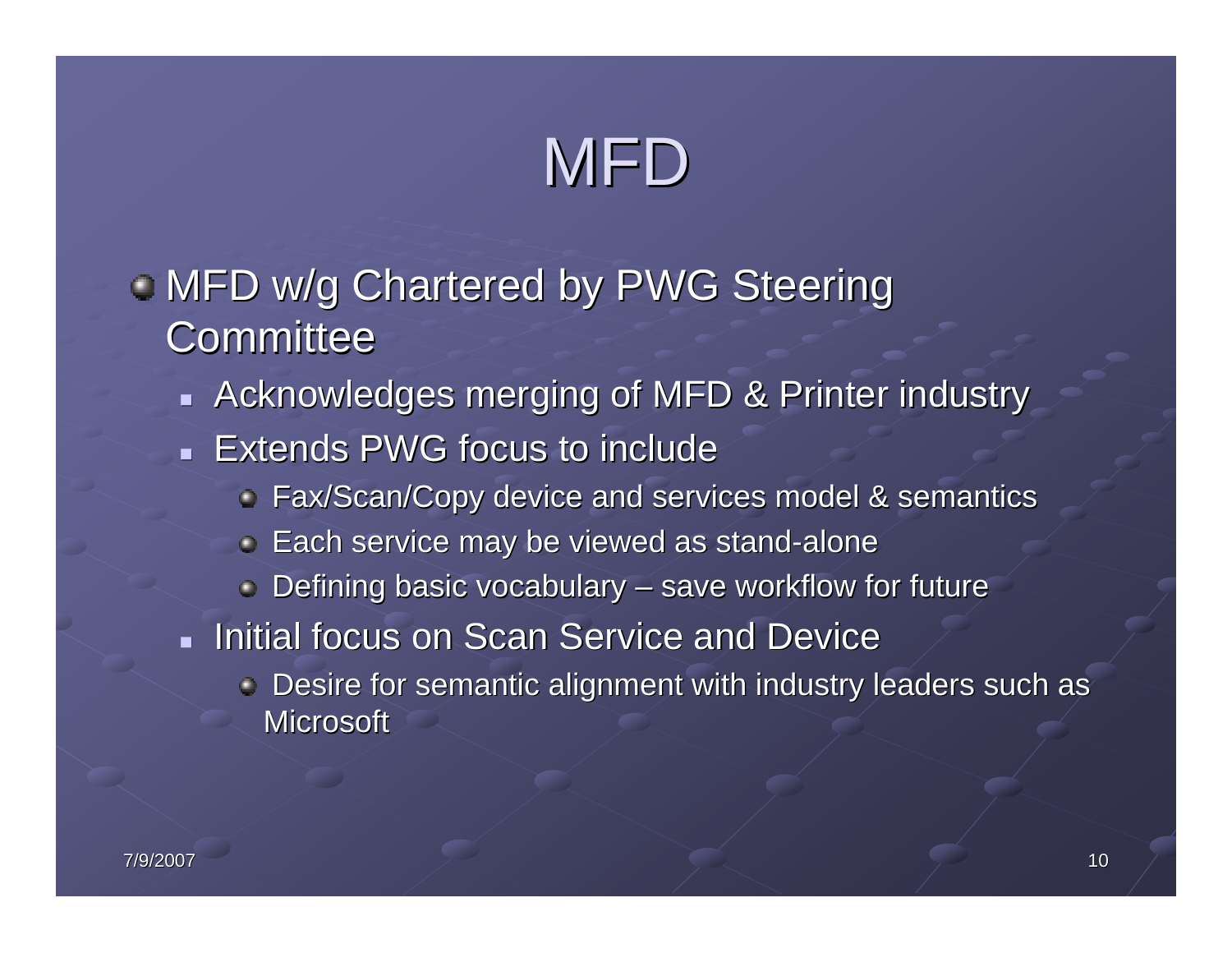### PDM

**• Projector and Display Management • PWG w/g Charter approved Additional PWG Members Coretronic, NEC Display Solutions)** ( PWG references and logo approved for PWG references and logo approved for use in Display Management marketing literature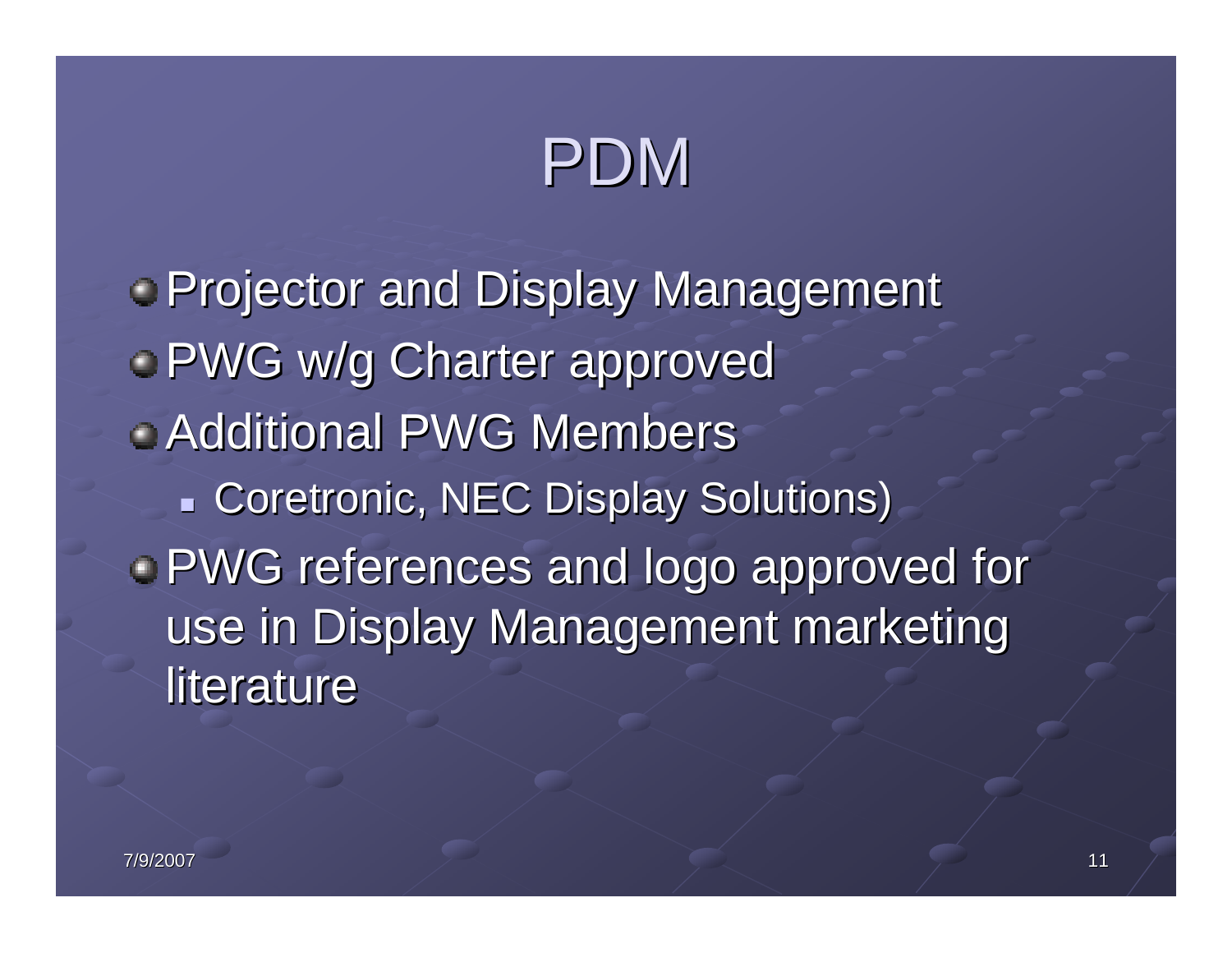#### 2007 Remainder 2007 Remainder

 $\blacksquare$  Sept 27 -28 Montreal  $\blacksquare$  (w/ Linux Foundation Print Summit) $\blacksquare$ Dec 13-14 Austin, TX (Dell)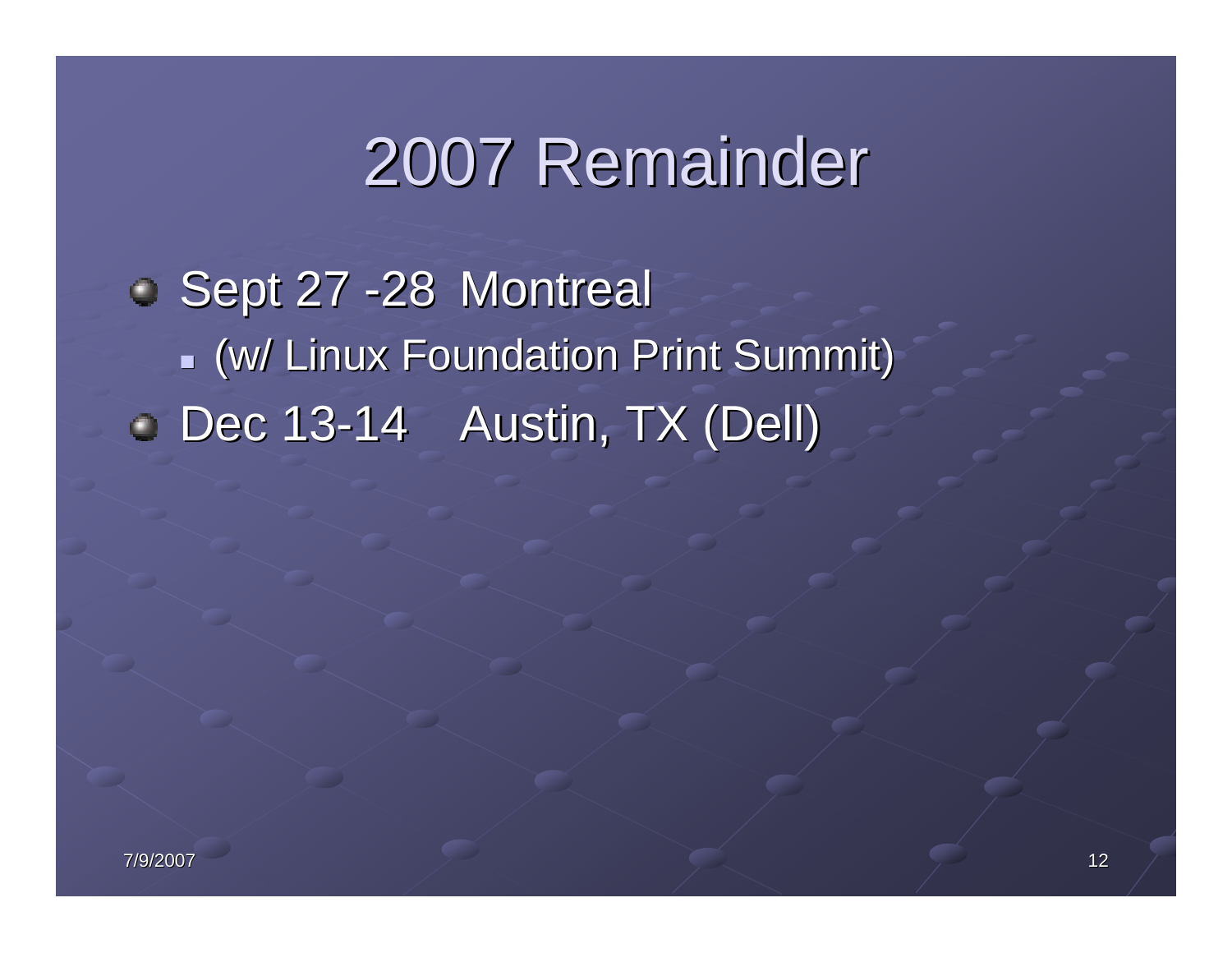#### Web Presence

**PWG Web presence improving PWG home page revised and compacted**  $\blacksquare$  WIKI usage picking up slightly Relevant content remains # 1 issue  $\blacksquare$  Need updates for latest projects such as MFD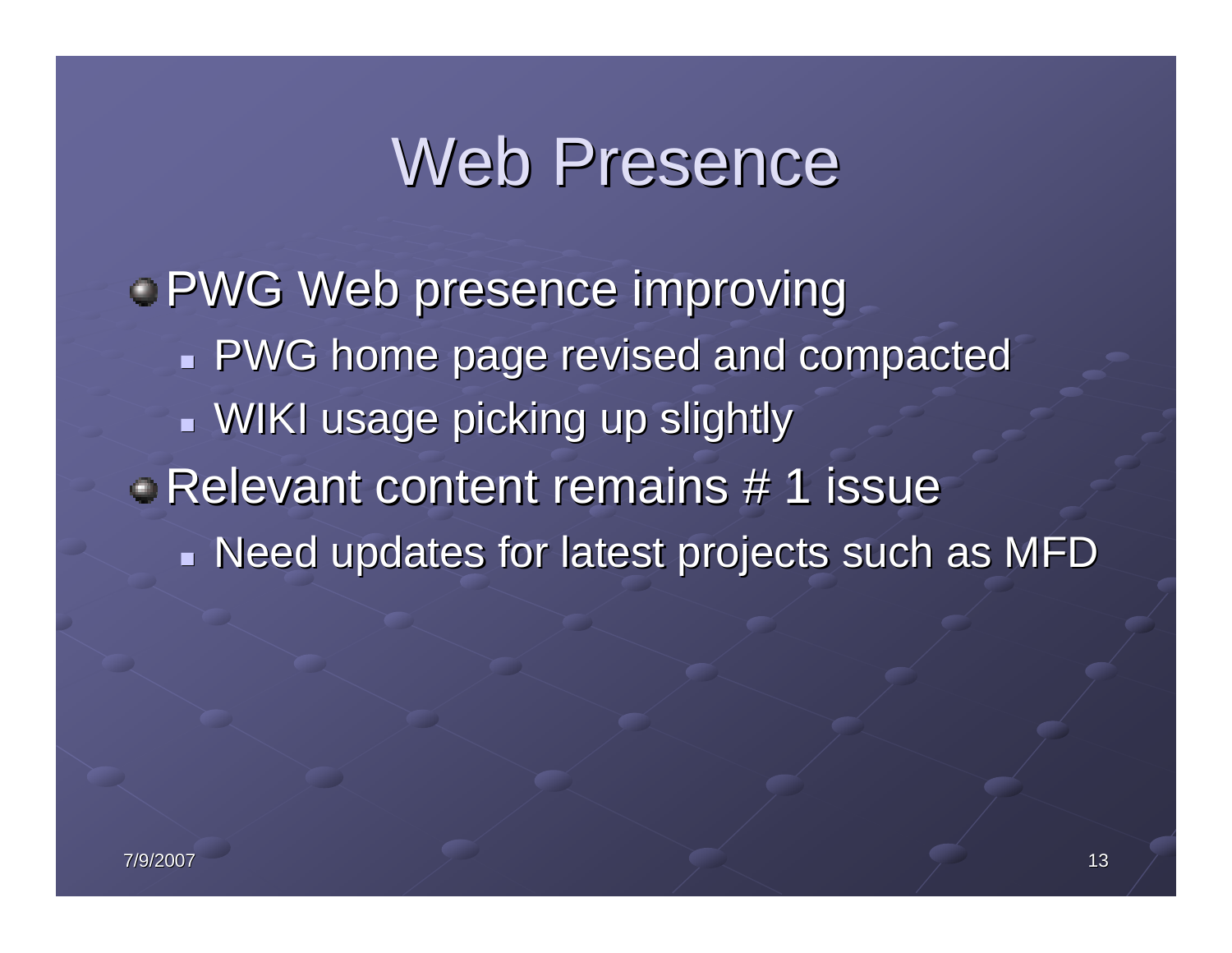#### Officer Election - September

**• Current Officer Terms Expire**  Chair Vice-Chair Secretary

**Call for Volunteer Candidates**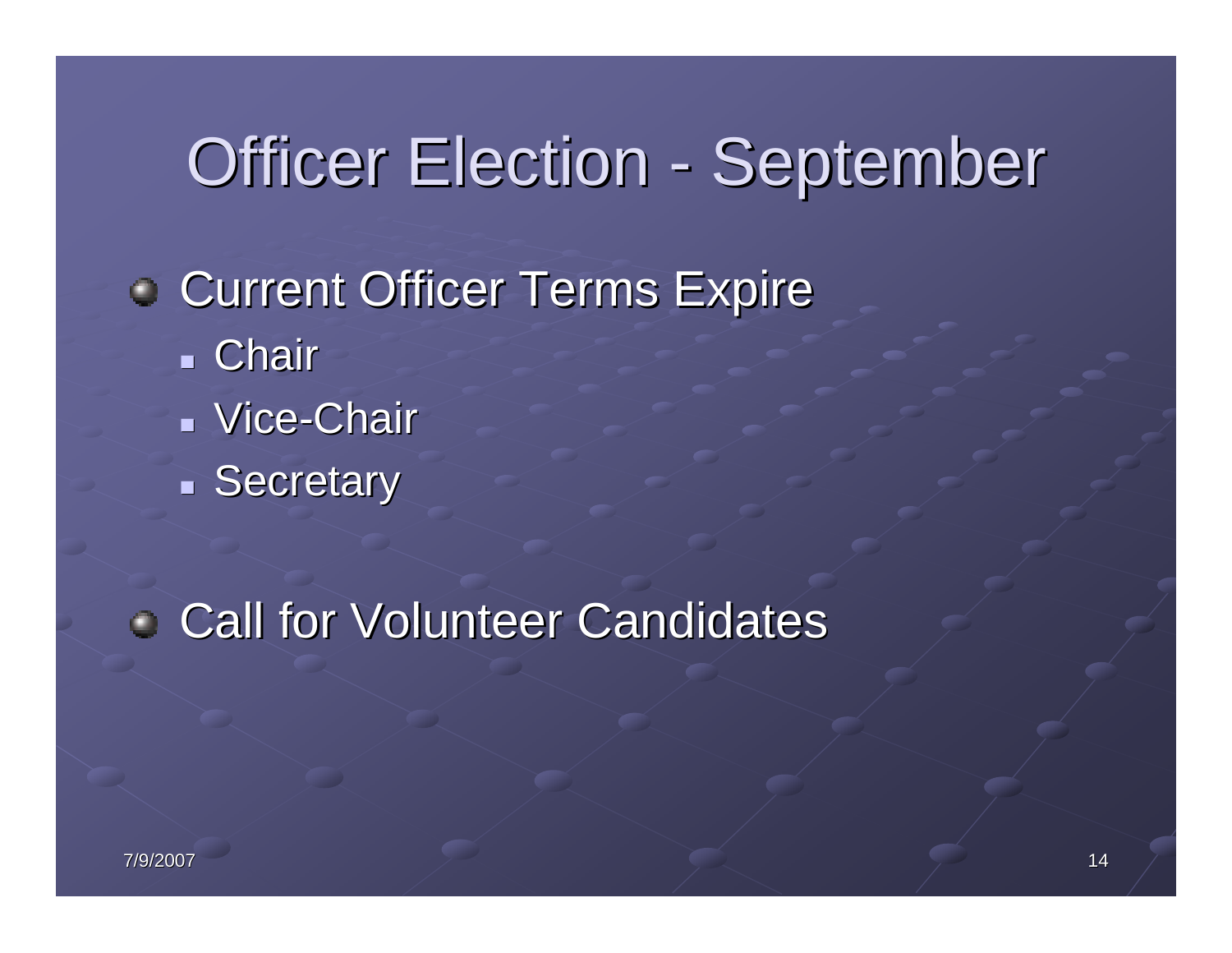## Agenda – Monday 7/9

| <b>Time</b>     | W/G         | <b>Topic</b>                                             |
|-----------------|-------------|----------------------------------------------------------|
| 9AM = 10:30     | <b>SC</b>   | <b>Opening Plenary</b><br>with open steering discussion  |
| $10:45 - 12:15$ | <b>WIMS</b> | <b>Imaging State &amp; Counter MIB</b><br>(w/ prototype) |
|                 |             | Lunch                                                    |
| $1:30PM - 3:00$ | <b>WIMS</b> | <b>CIM Print Device Model</b>                            |
| $3:15 - 3:45$   | <b>PMP</b>  | <b>MPF Alerts</b>                                        |
| $3:45 - 5$ PM   | <b>PDM</b>  | <b>PDM Requirements and Model</b>                        |